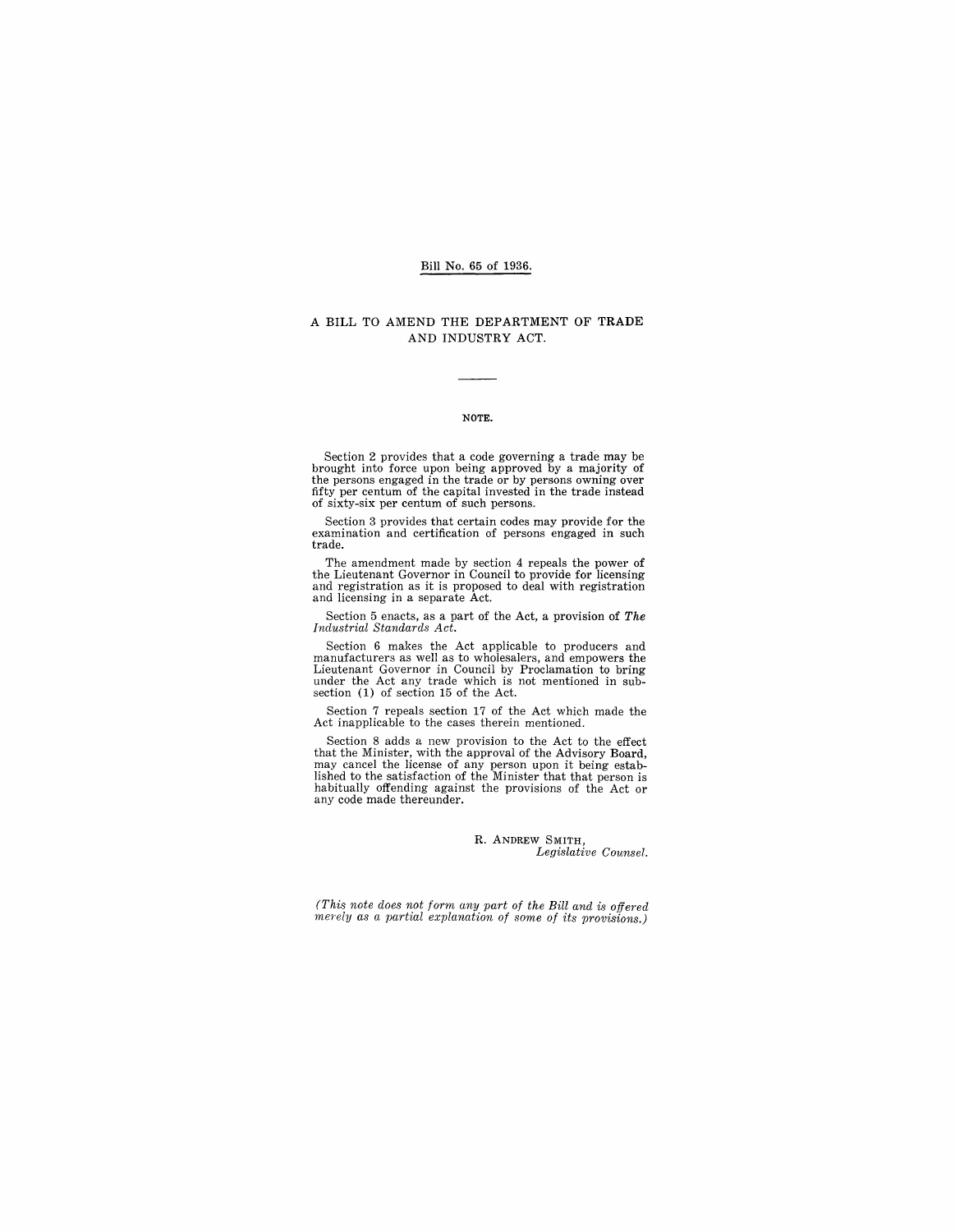# **BILL**

#### No. 65 of 1936.

#### An Act to amend The Department of Trade and Industry Act.

#### *(Assented to* , 1936.)

HIS MAJESTY, by and with the advice and consent of the Legislative Assembly of the Province of Alberta, enacts as follows.

1. This Act may be cited as *"The Department of Trade*  and Industry Act Amendment Act, 1936.

**2.** The Department of Trade and Industry Act, being chapter 33 of the Statutes of Alberta, 1934, is hereby amended as to section 6 thereof by striking out the words "by sixty-six per centum of the persons engaged in the trade to which it relates or by the persons owning over fifty per centum of the aggregate capital invested in the trade".

3. The said Act is further amended by inserting therein, immediately after section 6 thereof, the following new section:<br>" $\mathbf{G}a \cdot (-1)$  A code applicable to a trade, being a trade to

*"6a.-*(1) A code applicable to a trade, being a trade to which *The Tradesmen's Qualification Act* is not applicable, may provide for the appointment of boards of examiners, the nature, scope and extent of any examinations to be held by any such board, the standards of efficiency to be obtained by any person upon examination before the issuance to him of any certificate of proficiency, the kinds and classes of certificates of proficiency issuable in respect of any such trade, and generally as to the procedure in relation to the holding of examinations and the issuance of certificates of proficiency, and the prohibition of the engagement of any<br>person in any specified class or description of employment<br>unless such person is the holder of a specified kind or class<br>of certificate of proficiency qualifying hi

provision is made for certification or authorization of any person to engage in or follow a trade by *The Boilers Act,*  1929, or by *The Coal-mines Regulation Act,* or by *The Theatres Act."* 

4. The said Act is further amended as to section 13 thereof by striking out the same and by substituting therefor the following: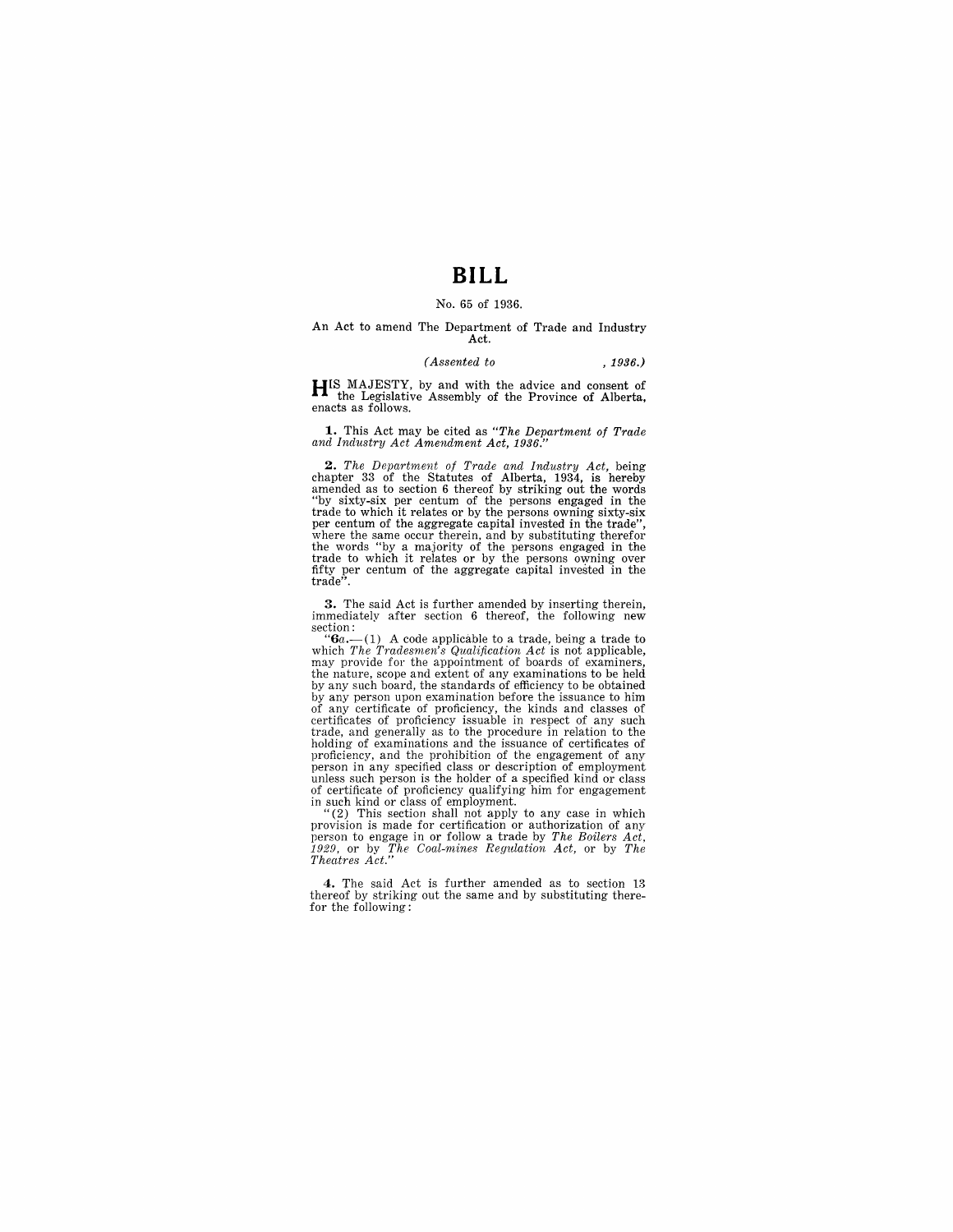**"13.** The Lieutenant Governor in Council may from time to time make such regulations and orders, not inconsistent w the this Act, as are necessary to carry out the provisions with this Act, as are necessary to carry out the provisions of this Act according to their true intent, or to meet cases which may arise and for which no provision is made by this Act.'

**5.** The said Act is further amended by inserting therein, immediately after section 14 thereof, the following new section:<br>
"14a.—(1) The Lieutenant Governor in Council may

from time to time make regulations,-

- $(a)$  prescribing standard specifications as to the nature, contents and quality of any commodity which is used in industry or which is merchandise or of any grade or class thereof;
- $"$  (b) prescribing that upon the sale within the Province of any commodity in respect of which a standard specification has been prescribed information shall be given to the purchaser in writing of the fact that a standard specification has been prescribed in respect thereof, and the form and manner in which the information shall be so given; and
- *"(c)* prescribing penalties for the contravention of any regulation made under this section which penalties shall not be more than a fine of five hundred dollars and costs and in default of payment, imprisonment for a term of not more than ninety days.

"(2) Every regulation made under this section shall be published in *The Alberta Gazette* and shall take effect as and from the date of publication or any later date specified in the order for that purpose, and shall have the same force and effect as if the same had been enacted as a part of this

Act. "(3) Every regulation made under this section shall be laid before the Legislative Assembly within fifteen days after the opening of the Session thereof held next after the pUblication thereof in *The Alberta Gazette."* 

**6.** The said Act is further amended as to section 15 thereof,-

- (a) by striking out the words "This Act shall apply to wholesale dealers", where the same occur in subsection  $(1)$  thereof, and by substituting therefor the words "This Act shall apply to producers of, manufacturers of a
- (b) by striking out subsections (2) and (3) thereof and by substituting therefor the following: "(2) Upon the Minister being satisfied, after

such inquiry as he deems proper, that it is expedient and in the public interest that any trade other than a trade mentioned in subsection (1) of this section should be brought within the provisions of this Act, he may recommend the bringing of that trade under the provisions of this Act, and thereupon the Lieutenant Governor in Council may by Proclamation published in *The Alberta Gazette* declare that trade

 $\overline{2}$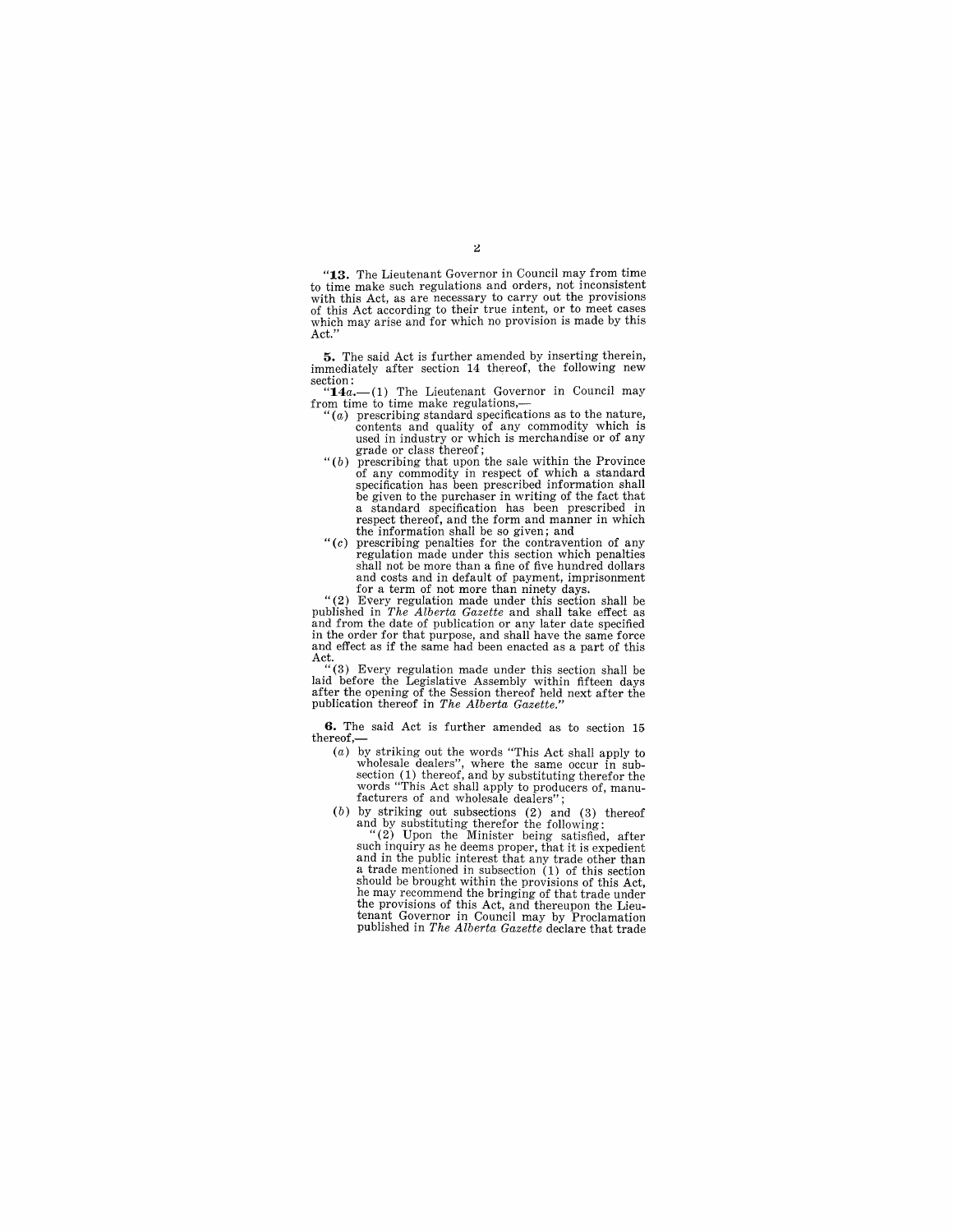to be within and subject to the provisions of this Act, and upon publication of any such order the trade named therein shall as and from the date of publication be a trade to which this Act applies."

7. The said Act is further amended as to section 17 thereof by striking out the same.

**8.** The said Act is further amended by inserting therein, immediately after section 22 thereof, the following new section:<br>" $22a$ . In case it is established to the satisfaction of the  $22a$ . In case it is established to the approval of the Advisory Board, cancel such person's license or suspend the same for such period as he may deem proper."

**9.** This Act shall come into force on the day upon which it is assented to.